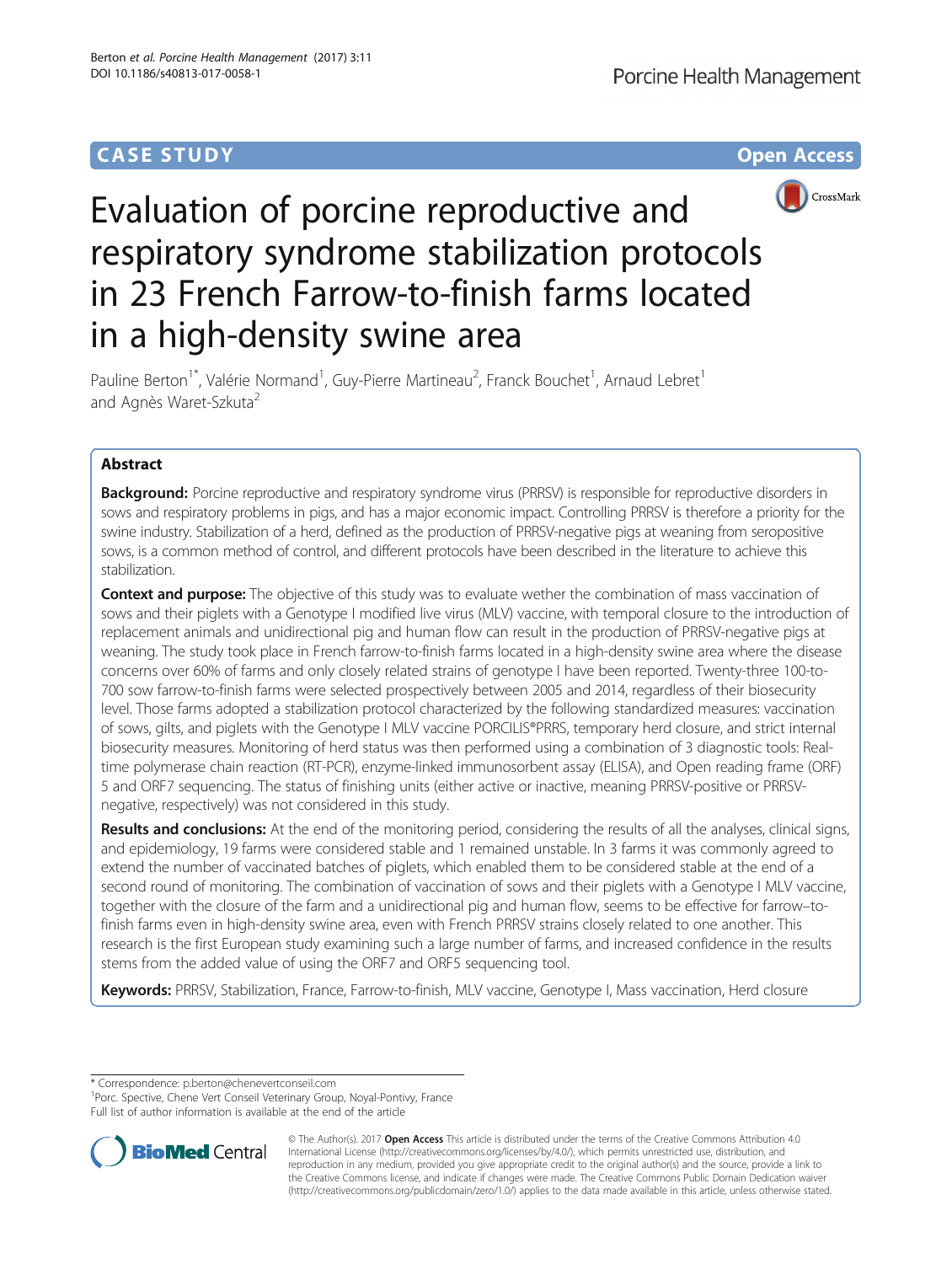## Background

Porcine reproductive and respiratory syndrome virus (PRRSV) is classified within the genus Arterivirus. Two genotypes are recognized: type I ("European") and type II ("American"). Within each genotype, many strains exist, grouped into clusters. In France only closely related strains of genotype I are present [[1](#page-6-0)], localized in Brittany where 70% of French pork production is settled, and concern over 60% of farms [[2\]](#page-6-0). In North America, both genotypes are present and can simultaneously co-infect the same farm [\[3\]](#page-6-0). The virus, regardless of genotype, is responsible for reproductive disorders of sows and respiratory problems of pigs [[4](#page-6-0)], with dramatic consequences on the animals' performance. As its economic impact is major [\[5](#page-6-0)], controlling PRRSV is a priority in production basins. Eradication of the virus is difficult and requires significant amounts of time and money. Therefore, herd stabilization defined as producing PRRSV-negative piglets from PRRSV-positive sows is a common solution in North America [\[6](#page-6-0)]. The most reported method consists of exposing all animals on a farm to a replicating PRRSV, either with an MLV vaccine or by inoculation of a live-resident virus. Exposure is combined with strict internal and external biosecurity measures and herd closure [\[7](#page-6-0), [8\]](#page-6-0). In Europe, to our knowledge, only a few individual case reports using this method are available [\[9](#page-6-0), [10\]](#page-6-0). The objective of this study was to evaluate whether a stabilization protocol combining mass vaccination of sows and their piglets with a Genotype I modified-live virus (MLV) vaccine, together with closure of the farm and a unidirectional pig and human flow results in the production of negative pigs at weaning in French farrow-to-finish farms located in a high-density swine area.

## Case presentation

## Herd selection

An association of veterinarians sharing common standards concerning PRRSV diagnosis, control and monitoring selected 23 farrow-to-finish farms located in Brittany purposively and prospectively to be enrolled in a stabilization protocol that was conducted between 2005 and 2014. Bases for inclusion were the willingness of producers to participate in the study and diagnosis of the farm as being unstable. Diagnosis was based on suggestive clinical signs associated with laboratory analyses: when no PRRS MLV vaccine was formerly used on the breeding herd, serology performed on sows confirmed clinical suspicion; when an MLV vaccine was used, RT-PCR and sequencing of a wild strain was performed on blood samples of due-to-wean piglets.

## Study sample

The size of the herds ranged from 100 to 700 sows with a mean of 384 sows (95% CI: 326–442) (Table [1](#page-2-0)). Study herds followed batch-production practices with farrowing scheduled every 1, 2, 3, 4, 5 and 7 weeks. Farrowing scheduled every 3 weeks with weaning at approximately 28 days of age was the most common (16 of the 23 farms). Most of the producers bought semen (91%,  $n = 21$ ) from serologically monitored boar studs (PRRSV-negative status), and 2 farms practiced onfarm collections. Natural mating was encountered sporadically on 8 farms.

## Biosecurity level

Initial biosecurity levels of farms were not a determinant for inclusion in the protocol. They were assessed as high, medium or low by a veterinarian, based on the consistency of housing organization and on observations and discussions with the farmer during visits. Farms were classified as having a high biosecurity level when housing organization implied a separation between sows and post-weaning/fattening facilities and when the farmer respected one-way circulation of people and animals from most-free to contaminated areas (unidirectional flow) with different clothes for different areas. Moreover, in these farms there should be no batch mixing and compliance with all-in/allout practices. If either of these requirements was deficient, the level of biosecurity of the farm was classified as medium, and if two or more requirements were not satisfied, the level of biosecurity was set to low. For example, a farm in which the producer did not comply with the unidirectional flow of people, used common material for sows and fatteners, wore the same clothes, and where cleaning and disinfection were not systematic between each batch was considered to have a low level of biosecurity.

## Stabilization protocol

Study farms implemented the following protocol:

- Mass vaccination was performed at one time for all breeders at the start (Day 0) of the protocol and 1 month later. Vaccination was then conducted on a 16–20-week interval, depending on the management constraints of the farm.
- Herd closure, meaning no gilt introduction for at least 8 weeks after the implementation of the first mass vaccination, was implemented. At the termination of herd closure, naïve gilts and boars, meaning animals coming from a PRRSV-negative breeding herd, were exclusively introduced.
- Then naïve gilts and boars were vaccinated in quarantine twice at 1-month interval.

In parallel the following 2 measures were also implemented for piglets: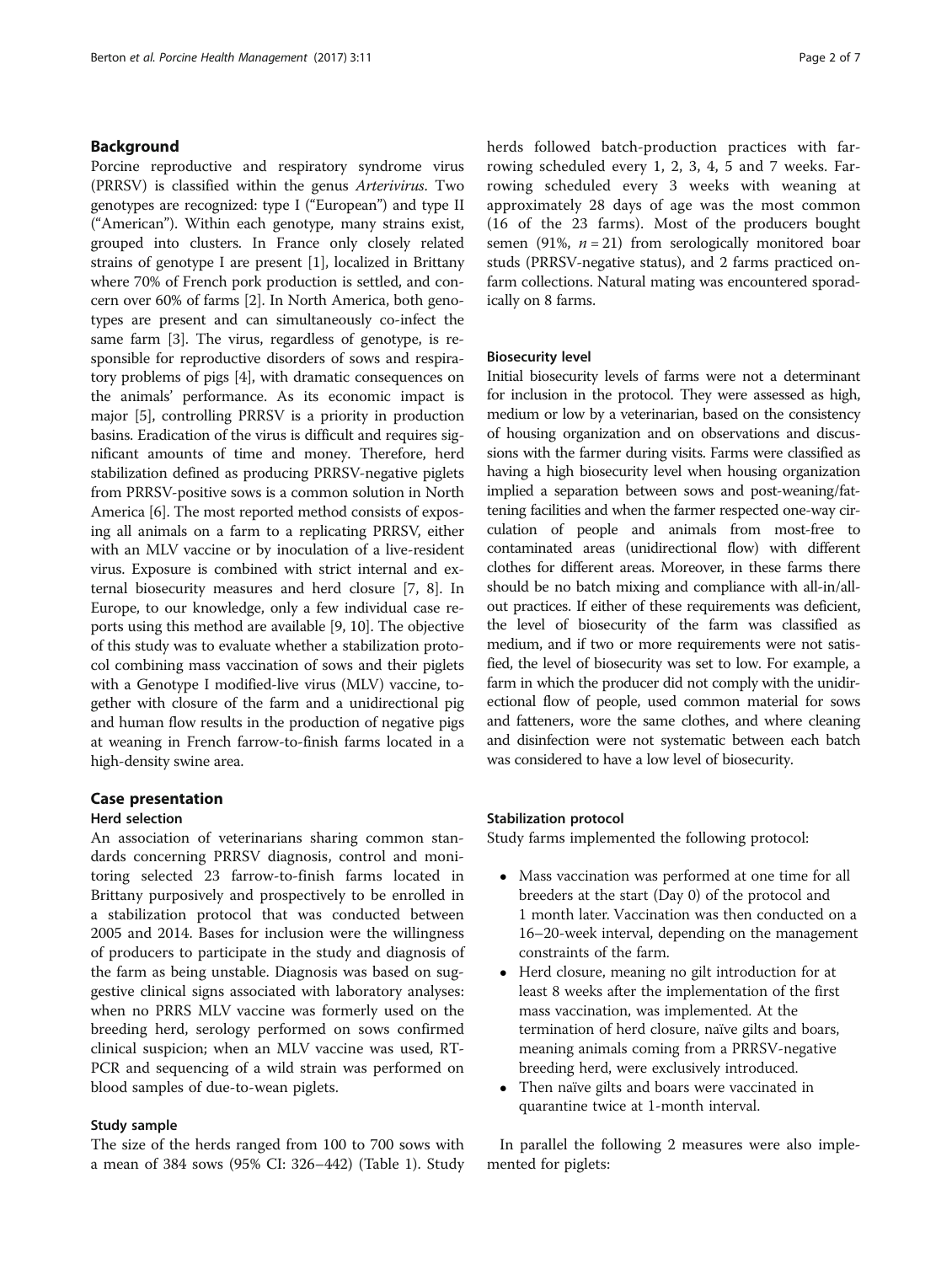| Farm           | Year of inclusion | <b>C I</b> Characteristics of the farms included in the study<br>Number of sows | Farrowing<br>schedule<br>(weeks) | Age at weaning | Biosecurity level<br>before inclusion | Mass vaccination<br>of fattening units | Number of<br>vaccinated<br>batches of<br>piglets |
|----------------|-------------------|---------------------------------------------------------------------------------|----------------------------------|----------------|---------------------------------------|----------------------------------------|--------------------------------------------------|
| $\mathbf{1}$   | 2012              | 320                                                                             | 3                                | 28             | High                                  | Yes                                    | 9                                                |
| $\overline{2}$ | 2007              | 290                                                                             | 3                                | 28             | Medium                                | Yes                                    | $\overline{7}$                                   |
| 3              | 2010              | 320                                                                             | 5                                | 21             | Low                                   | Yes                                    | 6                                                |
| $\overline{4}$ | 2007              | 200                                                                             | 3                                | 28             | Medium                                | No                                     | 5                                                |
| 5              | 2013              | 240                                                                             | 3                                | 28             | Low                                   | Yes                                    | 9                                                |
| 6              | 2013              | 160                                                                             | 3                                | 28             | Low                                   | Yes                                    | $\,8\,$                                          |
| $\overline{7}$ | 2014              | 300                                                                             | $\overline{2}$                   | 21             | High                                  | Yes                                    | 11                                               |
| 8              | 2014              | 120                                                                             | 3                                | 28             | High                                  | <b>No</b>                              | 8                                                |
| 9              | 2005              | 110                                                                             | 3                                | 28             | High                                  | No                                     | 6                                                |
| 10             | 2013              | 500                                                                             | $\overline{2}$                   | 21             | High                                  | Yes                                    | 6                                                |
| 11             | 2013              | 120                                                                             | 3                                | 28             | Low                                   | Yes                                    | 9                                                |
| 12             | 2013              | 420                                                                             | $\overline{2}$                   | 21             | High                                  | Yes                                    | 13                                               |
| 13             | 2007              | 170                                                                             | 3                                | 28             | High                                  | Yes                                    | $\,8\,$                                          |
| 14             | 2007              | 100                                                                             | $\overline{7}$                   | 28             | Medium                                | Yes                                    | 3                                                |
| 15             | 2008              | 100                                                                             | $\overline{7}$                   | 28             | Medium                                | Yes                                    | 5                                                |
| 16             | 2010              | 230                                                                             | 3                                | 28             | Medium                                | Yes                                    | 9                                                |
| 17             | 2013              | 700                                                                             | 1                                | 21             | High                                  | Yes                                    | 10                                               |
| 18             | 2014              | 240                                                                             | 4                                | 21             | Medium                                | Yes                                    | 8                                                |
| 19             | 2014              | 250                                                                             | $\overline{4}$                   | 21             | High                                  | Partially                              | 10                                               |
| 20             | 2012              | 300                                                                             | $\overline{2}$                   | 21             | High                                  | Yes                                    | 10                                               |
| 21             | 2007              | 300                                                                             | 3                                | 28             | High                                  | No                                     | 10                                               |
| 22             | 2009              | 210                                                                             | 3                                | 28             | High                                  | Yes                                    | 6                                                |
| 23             | 2013              | 250                                                                             | $\overline{4}$                   | 21             | Medium                                | Yes                                    | $\,8\,$                                          |

<span id="page-2-0"></span>Table 1 Characteristics of the farms included in the study

- At the beginning of the protocol (Day 0) the mass vaccination of all growing pigs aged from 21 or 28 days (depending upon age at weaning) to 70 days (before entrance in finishing units) twice at 1 month interval, was performed simultaneously with sows. The mass vaccination of pigs in fattening units (from 70 days of age to slaughter) was not compulsory but depended on the farmer's objective and on factors that could decrease or increase the chances of success of the protocol, such as the configuration of the premises, global sanitary status of the farm and the level of confidence of the veterinarian regarding compliance with biosecurity measures.
- Additionally batch-to-batch vaccination was conducted at weaning and 3 to 4 weeks later, depending on batch-production practices.

The number of vaccinated batches of piglets generally corresponded to a cycle of production. However, this number could again be higher or lower regarding the farmer's objectives and factors that could decrease or increase the chances of success of the protocol, such as the configuration of the premises, global sanitary status of the farm, and the level of confidence with respect to biosecurity measures.

All the vaccinations utilized the Genotype I MLV vaccine PORCILIS®PRRS (Lelystad-like, DV strain, MSD Animal Health, Boxmeer, Netherlands), including naïve gilts and boars in quarantine after the termination of herd closure.

Throughout the protocol, strict internal biosecurity measures were implemented, including but not limited to unidirectional pig and human flow, the cleaning and disinfection of facilities where pigs remained or passed through, the prohibition of natural mating and the use of one needle per sow and one needle per 10 pigs. Compliance with the implemented biosecurity measures was assessed based on practices producers pledged to follow and observations made by the veterinarian during farm visits. At least 2 follow-up visits were conducted during the time of the protocol.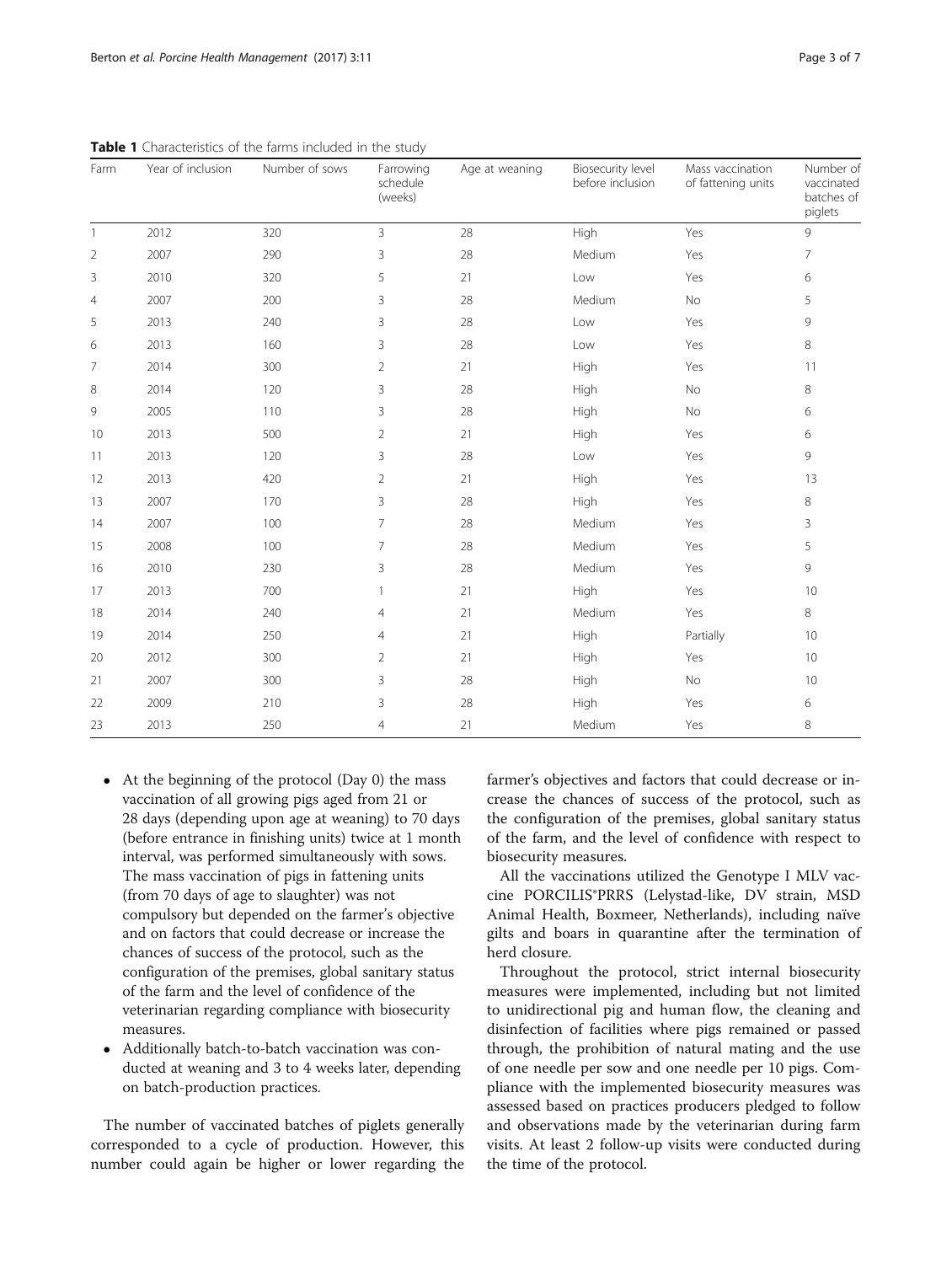The ending of batch-to-batch vaccination of the piglets indicated that the stabilization protocol ended and monitoring could be scheduled.

An example of a stabilization protocol with the mostencountered French farrowing schedule [[11](#page-6-0)] is presented in Fig. 1.

Eighteen farms agreed to also mass-vaccinate all the animals in the fattening unit present on site at the same time as sows and piglets (Day 0) to maximize the probability of protocol success according to their level of biosecurity (Table [1\)](#page-2-0). In one farm (farm 19), the fattening unit was only partially vaccinated; swine in a barn isolated from the others that had tested negative when the initial status had been checked were not vaccinated.

## Stabilization monitoring

Two-step monitoring was implemented after the termination of batch-to-batch vaccination of piglets [\[12](#page-6-0)].

Step 1: Control of virus transmission from the sows to their piglets: RT-PCR (QIamp® Viral RNA Mini Kit, Qiagen, and ADI132-100 - Adiavet PRRSV EU/NA real time 100R) was used to analyse blood samples for 1 to 3 successive batches, depending on farm size. In each batch, a convenience sample of 30 piglets at weaning was used, with each individual belonging to a different litter. Sera were pooled in samples of 3 or 5 (pooling by 3 was used

until 2011, then the pooling by 5 method was validated and used for cost concerns).

Step 2: Monitoring of sentinel gilts: non-vaccinated naïve gilts were introduced to the sow herd (gestation and insemination units) at arrival with nose-to-nose contact with sows, at a relation of 1 sentinel gilt per 100 sows. Blood from those gilts was sampled every 2 weeks for 8 weeks and tested serologically (Herdcheck PRRS  $\times$ 3). If the results were positive, RT-PCR analysis was systematically performed on those sera. Monitoring necessarily began at least 11 weeks after the last mass vaccination of the sow herds, to avoid contamination by the vaccine strain. At the end of the monitoring period, sentinel gilts were vaccinated twice, 4 weeks apart, with PORCILIS®PRRS.

In the case of a positive RT-PCR result, the sequencing of ORF 7 or 5 was implemented to distinguish vaccine from wild strains. ORF7 sequencing was the only available tool in France until 2012. Then, the sequencing of ORF5 was implemented for cost reasons.

During each sampling day, a clinical assessment was performed by observation of animals and discussion with the farmer, looking for suggestive clinical signs of PRRS (low fertility rate or prolificacy, high rate of stillborn piglets, respiratory disorders in fatteners, and high losses, among other signs). In addition, adherence to biosecurity recommendations was assessed during sampling visits.

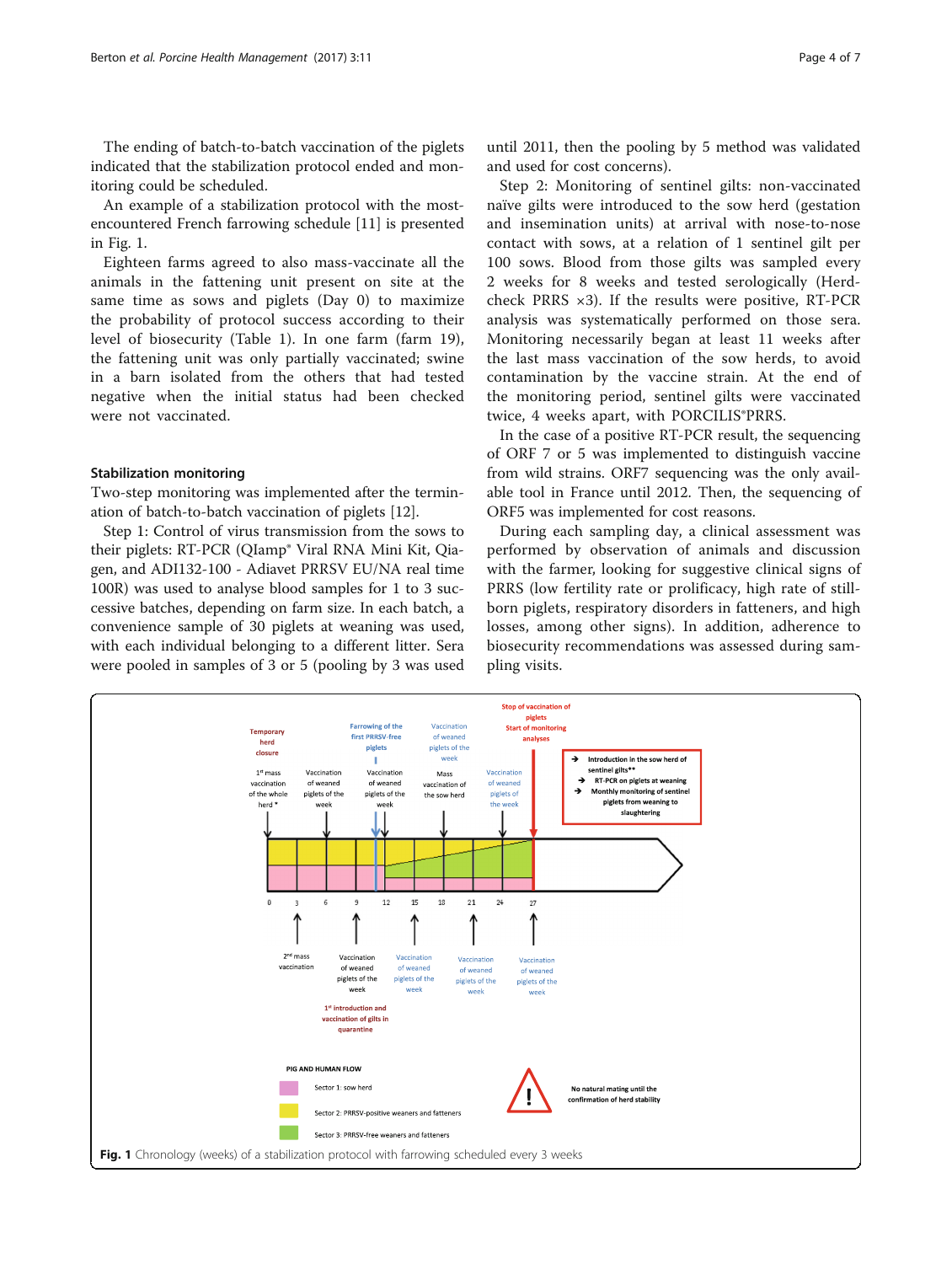## Results

Table 2 presents the results for each farm. In farms 1, 2, 3, 6, 8, 9, 11, 12, 15, 17, 19, 20, 21, and 22, all PCR and serological results were negative.

Five farms demonstrated positive RT-PCR results at weaning. In Farm 13, a vaccine strain 100% homologous to the reference vaccine strain was identified after the mapping of ORF 7. In Farms 5, 1, 18, and 23, wild PRRSV strains were identified.

In farms 4, 7, 10, and 16, sentinel gilts were found to be seropositive during monitoring. Samples from these gilts were then tested by RT-PCR, and all results were negative. Therefore, no strain comparison could be performed.

Adherence to biosecurity recommendations was respected on all farms except for farm 5 (no disinfection of barns, no change of clothes between sow and fattener facilities). On farms 14, 18, and 23, recommendations were only partially respected (pig and human flow was not respected properly on all occasions).

No clinical signs suggestive of PRRS disease were noted except in farm 5 where high losses, respiratory disorders, low fertility and prolificacy were encountered.

At the end of the monitoring period, 15 farms (1, 2, 3, 6, 8, 9, 11, 12, 13, 15, 17, 19, 20, 21, and 22) were considered stable.

In farm 5, the lack of respect for both pig and human flow and vaccination schedule led to persistence of the virus during the protocol as well as suggestive clinical signs. Thus, the farm remained unstable despite the efforts taken.

In farms 14, 18 and 23, initial results in piglets were positive and revealed a lack of biosecurity. However, as there were no suggestive clinical signs and as production performances had increased since the beginning of the protocol, it was mutually agreed to extend the number of vaccinated batches of piglets (3, 5, and 5 other vaccinated batches from farms 14, 18 and 23, respectively). This enabled the 3 farms to be considered stable at the

Table 2 Laboratory and clinical results

<sup>b</sup>lf a wild strain had been identified in piglets at weaning, monitoring of sentinel gilts was cancelled

c Clinical assessment was performed at every sampling time

|                | Farm Due-to-wean piglets (21 or 28 days of age) |                                                          | Gilts                                                        | Biosecurity                     | Suggestive clinical signs                                                          |  |
|----------------|-------------------------------------------------|----------------------------------------------------------|--------------------------------------------------------------|---------------------------------|------------------------------------------------------------------------------------|--|
|                | PCR positive<br>results                         | Strain typing (homologous<br>percentage in ORF7 or ORF5) | Positive serological/virological<br>results during follow-up | Adherence to<br>recommendations | Reproductive disorders,<br>respiratory issues, high<br>losses, and/or coinfections |  |
| $\mathbf{1}$   | No                                              | Not tested <sup>a</sup>                                  | <b>No</b>                                                    | Yes                             | None <sup>c</sup>                                                                  |  |
| 2              | No                                              | Not tested <sup>a</sup>                                  | No                                                           | Yes                             | None <sup>c</sup>                                                                  |  |
| 3              | No                                              | Not tested <sup>a</sup>                                  | No                                                           | Yes                             | None <sup>c</sup>                                                                  |  |
| $\overline{4}$ | <b>No</b>                                       | Not tested <sup>a</sup>                                  | Yes/No                                                       | Yes                             | None <sup>c</sup>                                                                  |  |
| 5              | Yes                                             | Wild strain (ORF5 96%)                                   | Not tested <sup>b</sup>                                      | No                              | Yes                                                                                |  |
| 6              | No                                              | Not tested <sup>a</sup>                                  | No                                                           | Yes                             | None <sup>c</sup>                                                                  |  |
| $\overline{7}$ | No                                              | Not tested <sup>a</sup>                                  | Yes/No                                                       | Yes                             | None <sup>c</sup>                                                                  |  |
| 8              | No                                              | Not tested <sup>a</sup>                                  | No                                                           | Yes                             | None <sup>c</sup>                                                                  |  |
| 9              | No                                              | Not tested <sup>a</sup>                                  | No                                                           | Yes                             | None <sup>c</sup>                                                                  |  |
| 10             | <b>No</b>                                       | Not tested <sup>a</sup>                                  | Yes/No                                                       | Yes                             | None <sup>c</sup>                                                                  |  |
| 11             | No                                              | Not tested <sup>a</sup>                                  | No                                                           | Yes                             | None <sup>c</sup>                                                                  |  |
| 12             | No                                              | Not tested <sup>a</sup>                                  | <b>No</b>                                                    | Yes                             | None <sup>c</sup>                                                                  |  |
| 13             | Yes                                             | Vaccine strain (ORF7 100%)                               | <b>No</b>                                                    | Yes                             | None <sup>c</sup>                                                                  |  |
| 14             | Yes                                             | Wild strain (ORF7 96%)                                   | Not tested <sup>b</sup>                                      | Partially                       | None <sup>c</sup>                                                                  |  |
| 15             | No                                              | Not tested <sup>a</sup>                                  | No                                                           | Yes                             | None <sup>c</sup>                                                                  |  |
| 16             | No                                              | Not tested <sup>a</sup>                                  | Yes/No                                                       | Yes                             | None <sup>c</sup>                                                                  |  |
| 17             | <b>No</b>                                       | Not tested <sup>a</sup>                                  | <b>No</b>                                                    | Yes                             | None <sup>c</sup>                                                                  |  |
| 18             | Yes                                             | Wild strain (ORF7 95.09%)                                | Not tested <sup>b</sup>                                      | Partially                       | None <sup>c</sup>                                                                  |  |
| 19             | No                                              | Not tested <sup>a</sup>                                  | No                                                           | Yes                             | None <sup>c</sup>                                                                  |  |
| 20             | No                                              | Not tested <sup>a</sup>                                  | No                                                           | Yes                             | None <sup>c</sup>                                                                  |  |
| 21             | No                                              | Not tested <sup>a</sup>                                  | No                                                           | Yes                             | None <sup>c</sup>                                                                  |  |
| 22             | No                                              | Not tested <sup>a</sup>                                  | No                                                           | Yes                             | None <sup>c</sup>                                                                  |  |
| 23             | Yes                                             | Wild strain (ORF5 88%)                                   | Not tested <sup>b</sup>                                      | Partially                       | None <sup>c</sup>                                                                  |  |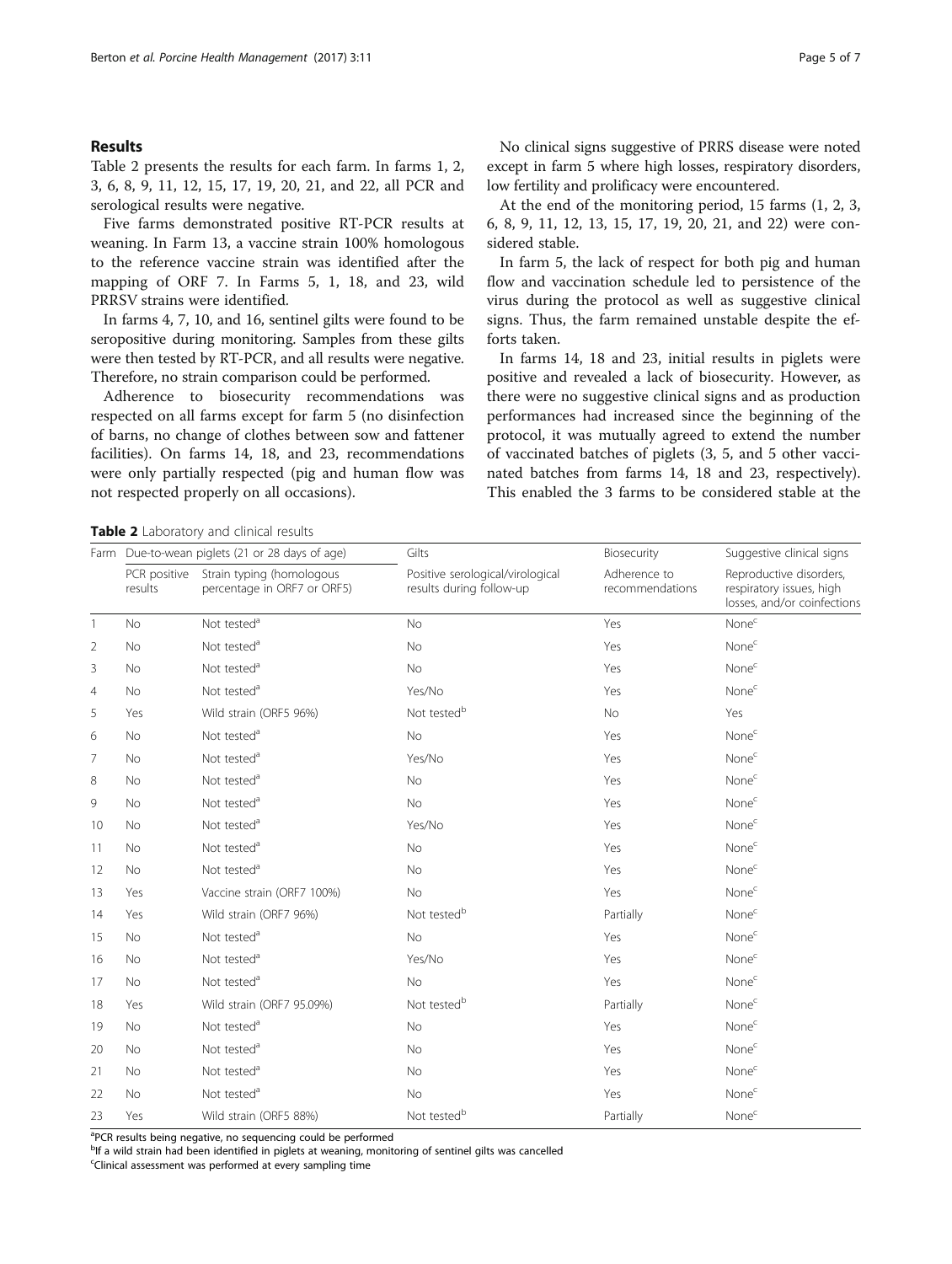end of a second round of monitoring, including another sampling of due-to-wean piglets, and, sentinel gilts.

In farms with sentinel gilts that were seropositive (n°4, 7, 10, 16), all the sampled sera were tested by RT-PCR; however results were negative, so there was no possible identification of the virus. Moreover, production performances of those farms were increasing and no clinical signs were reported. It was determined that in farm 16, the sentinel gilts had been launched less than 10 weeks after the last mass vaccination of the herd. In farms 4 and 7, sentinel gilts had accidentally been in close contact with recently-vaccinated animals. In farm 10, only one serum sample was found to be positive, but the S/P ratio remained unchanged during the whole monitoring period, and no other sentinel gilts became seropositive despite their proximity. In those 4 farms, 10 finishers were bloodsampled, and monthly serological testing from 70 days of age to slaughter, conducted simultaneously, showed no circulation of PRRSV on finishers (in farms 7 and 10, this monitoring was repeated once, given their batch production system with farrowing every 2 weeks, and results were negative the second time as well). Additional ELISA testing was conducted 1 year later in 15 due-to-slaughter pigs, with negative results. Moreover, in farm 7 two batches of 30 due-to-wean piglets were RT-PCR-tested on the occasion of another study, and the results remained negative. The 4 farms were then declared stable.

### Conclusions

Stability was observed in 15 farms for which the monitoring of due-to-wean piglets and sentinel gilts showed the absence of circulating PRRSV. In one farm, the failure of the stabilization protocol was clear, combining identification of a wild strain in piglets and suggestive clinical signs. The lack of respect for biosecurity measures due to discouragement of the farmer could explain this result. On 3 farms, where pig and human flow was not strictly respected, vaccination protocols needed to be extended for another cycle of production. Those 4 cases highlight the importance of farmer motivation when implementing such a protocol and of surveillance by the veterinarian for sufficient respect of biosecurity measures. In the last 4 farms, exposure but not circulation of PRRSV was observed, and diagnostic tools could provide additional information regarding whether a wild or a vaccine strain had prevailed. Extended serological testing of sentinel finishers concomitant with stabilization monitoring and later serological testing of due-to-slaughter pigs, in combination with good production performances and the absence of suggestive clinical signs, enabled us to conclude that those 4 farms were stable.

Vaccination of the fattening units the year of implementation of the stabilization and size of the herd did not

seem to be predictive of the success of the stabilization protocol, contrary to adherence to biosecurity measures.

This monitoring and its conclusions face limitation, given that there was no random sampling, the number of sampled animals was arbitrary, and interference by the vaccine strain could complicate diagnoses. As no laboratory test is perfect, both studies in the USA and our own experience lead us to consider that this monitoring along with clinical evaluations, epidemiology and evolution of performances, must be considered in case diagnostic tools are unable to provide clear information.

Three interesting conclusions arise from this field study. First, the measures taken appear relevant as they appear to have enabled the stabilization of the majority of the farms included ( $n = 19$ ). The results of RT-PCR on farms at weaning highlight the importance of implementation of strict biosecurity measures and respect of vaccination schedules. Second, combining 3 diagnostic tools (ELISA, RT-PCR, and sequencing of ORF7/ORF5) appears worthwhile in our context to obtain a clear picture of the stability status of a farm, as it has been previously demonstrated in the USA [[12\]](#page-6-0), although their recommendations could not be completely followed [[10, 12](#page-6-0), [13\]](#page-6-0) due to specific field constraints and costs. Finally, this study reflects the fact it is possible to stabilize a farm independently of its size, localization or herd management system.

Combining vaccination of sows and their piglets with a Genotype I MLV vaccine, along with the closure of the farm and a unidirectional pig and human flow seems to be ultimately efficient in farrow-to-finish farms, even in high-density swine area such as Brittany, all the more that French PRRS strains are closely related to one another. Such a protocol can be a great opportunity for pig production areas, where the disease is endemic, whatever the type of farm. One can easily imagine a regional stabilization plan, the most important component being motivation of both farmers and veterinarians. This research is the first European study to include so many farms, and increasing confidence in the results is provided by the added value of using the ORF7 and ORF5 sequencing tool [\[10](#page-6-0)].

#### Abbreviations

ELISA: Enzyme-linked immunosorbent assay; MLV: Modified live virus; ORF: Open reading frame; PRRS: Porcine reproductive and respiratory syndrome; RT-PCR: Reverse transcription polymerase chain reaction

#### Acknowledgements

The authors would like to thank all the producers who participated in the study.

#### Funding

Not applicable.

#### Availability of data and material

All data generated or analysed during this study are included in this published article.